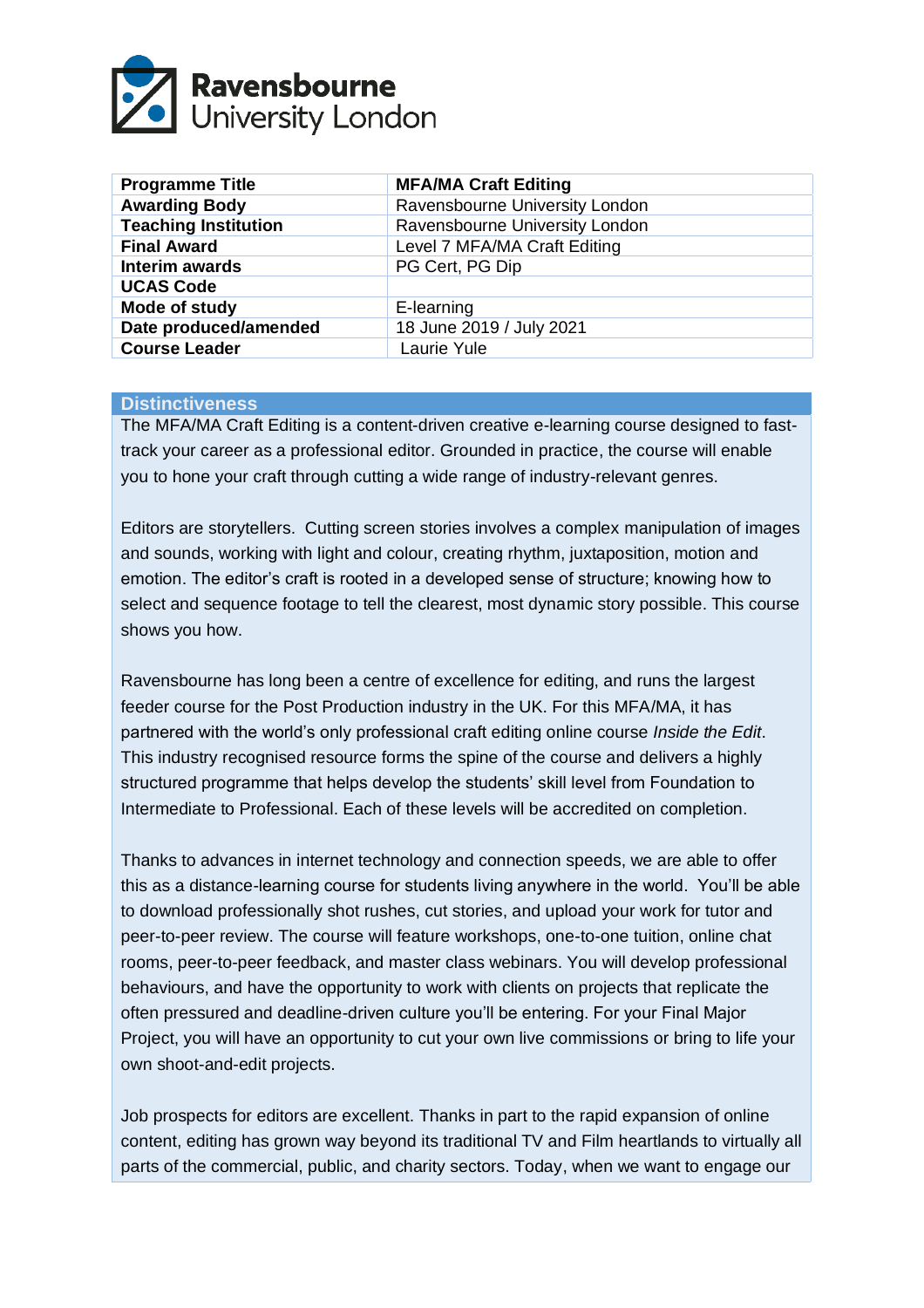

clients and audiences, we tell them stories in moving pictures and sounds.

Here are ten reasons why you will want to enrol on our course:

1 Whether you choose full time or part time, you can undertake this e-learning course anywhere in the world and at times that suit you.

2 This MFA/MA is built around an industry recognised resource *Inside the Edit*, the world's only craft editing course.

3 Ravensbourne University London has been delivering courses in Editing and Post Production longer than any other university in the UK, and is recognised as a feeder institution for the industry.

4 You don't need to be an experienced editor to join this course, we particularly encourage applicants transitioning from another discipline.

5 Our course team are all practitioners with up-to-date knowledge of industry developments.

6 During your portfolio unit, you will have the opportunity

7 Though there is an emphasis on factual storytelling, you will nevertheless be cutting high quality rushes across many genres within documentary fiction, and short-form.

8 You will receive the full Adobe Creative Cloud software suite for free.

9 As a Ravensbourne student you will enjoy many of the same services as all on-campus students.

10 Your editing career comes first: this course will help you realise your ambitions.

#### **Programme aims**

This MFA/MA positions itself at the forefront of the discipline of craft editing. The primary aim of the programme is to provide the opportunity for you to develop and apply your editing skills to an advanced level. You will achieve this through practical, industry relevant editing assignments that span a range of genres, and through developing a knowledge and understanding of the craft. In particular, this programme aims:

• To equip you with screen storytelling skills through practical application of editing techniques, and an advanced appreciation of structure and the grammar of editing.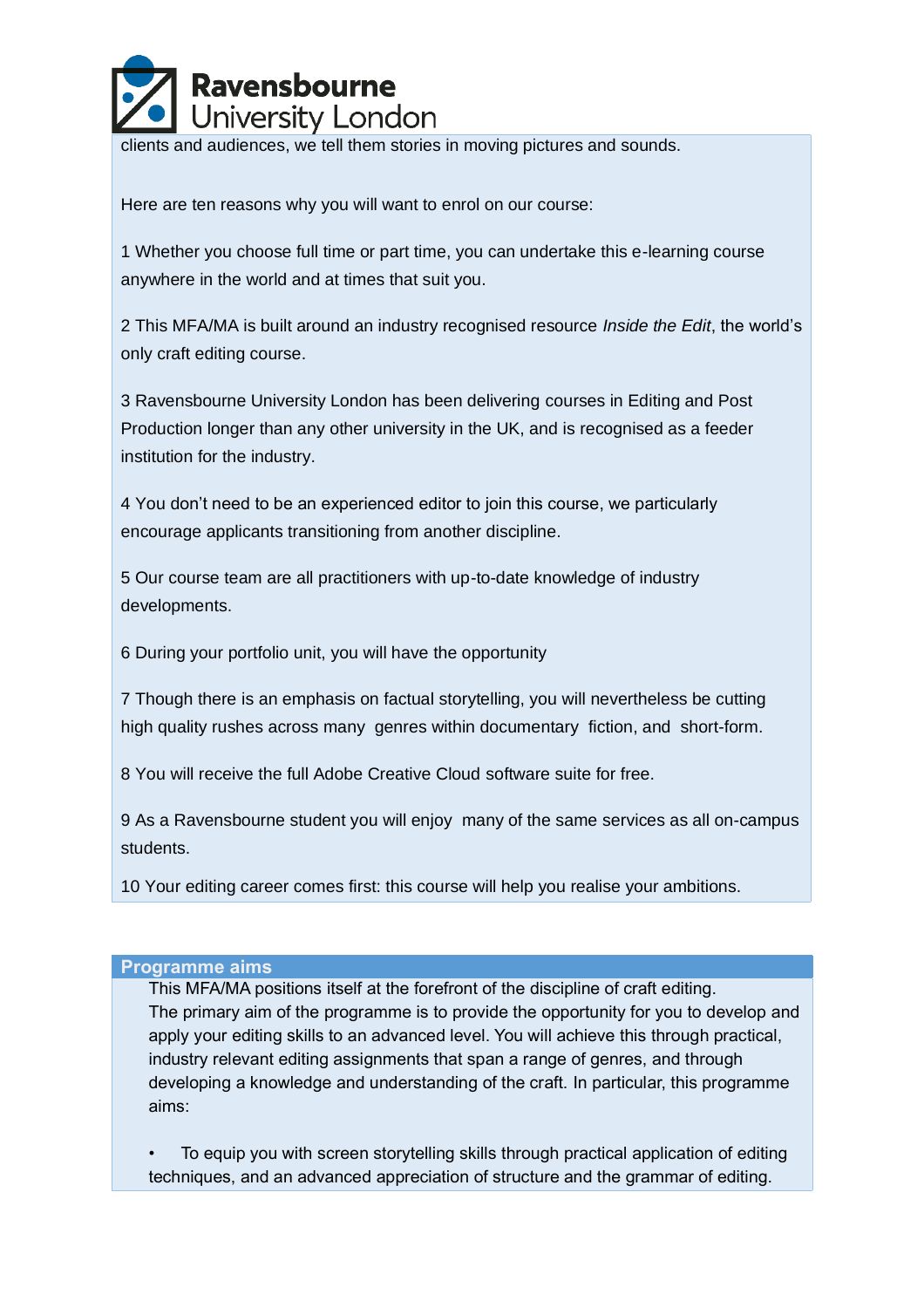

- To develop your critical appreciation of how genre is inflected in the cut, and how to engage the viewer as an active contributor in the screen story.
- To equip you with independent study skills that support research and critical report writing.
- To develop your professional behaviours, edit suite protocols, engaging in the creative/critical dialogue and working with clients to deliver to tight deadlines.
- To encourage you to research the media markets and employment opportunities for editors.

#### **Distance Learning and You**

You will come to this MFA/MA applying your own wealth of life experience and knowledge as you acquire new skills. This course is all about self-direction and independence, organising your learning around your own work-life pattern.

This course is delivered online where the learning is sustained, collaborative, collegial, interactive, integrated,

The learning platform we'll be using is called 'Aula'.

- *Sustained* Learning on Aula adheres to a continuous and sustained model, with multiple opportunities for continued learning. Aula allows learning to be flexible, convenient and delivered at a pace that suits the needs of all learners
- *Collaborative* Aula allows the rehearsal of specific skills that you'll need to master in order to further develop and improve. Collaboration and conversation is at the heart of the platform (through the Feed), mimicking modern workplace technologies (such as Slack or MS Teams) but also enabling the mirroring of real-life client to editor discussions and critiques.
- *Collegial* Aula integrates your extensive and rich background knowledge and experiences- for example, by allowing for collaboration and discussion in learning activities. Collegiality is uniquely facilitated through Professional Networks and Professional Learning Communities on Aula.
- *Interactive* Aula allows for active learning experiences in small-groups and real-time coaching and mentoring to provide interactive learning opportunities. [17]
- *Integrated* Aula facilitates use of multiple media in teaching and learning; these include integrating with platforms such as Inside the Edit*,* Zoom, youtube etc. Multiple integrations and methodologies are used to encourage analysis, evaluation, and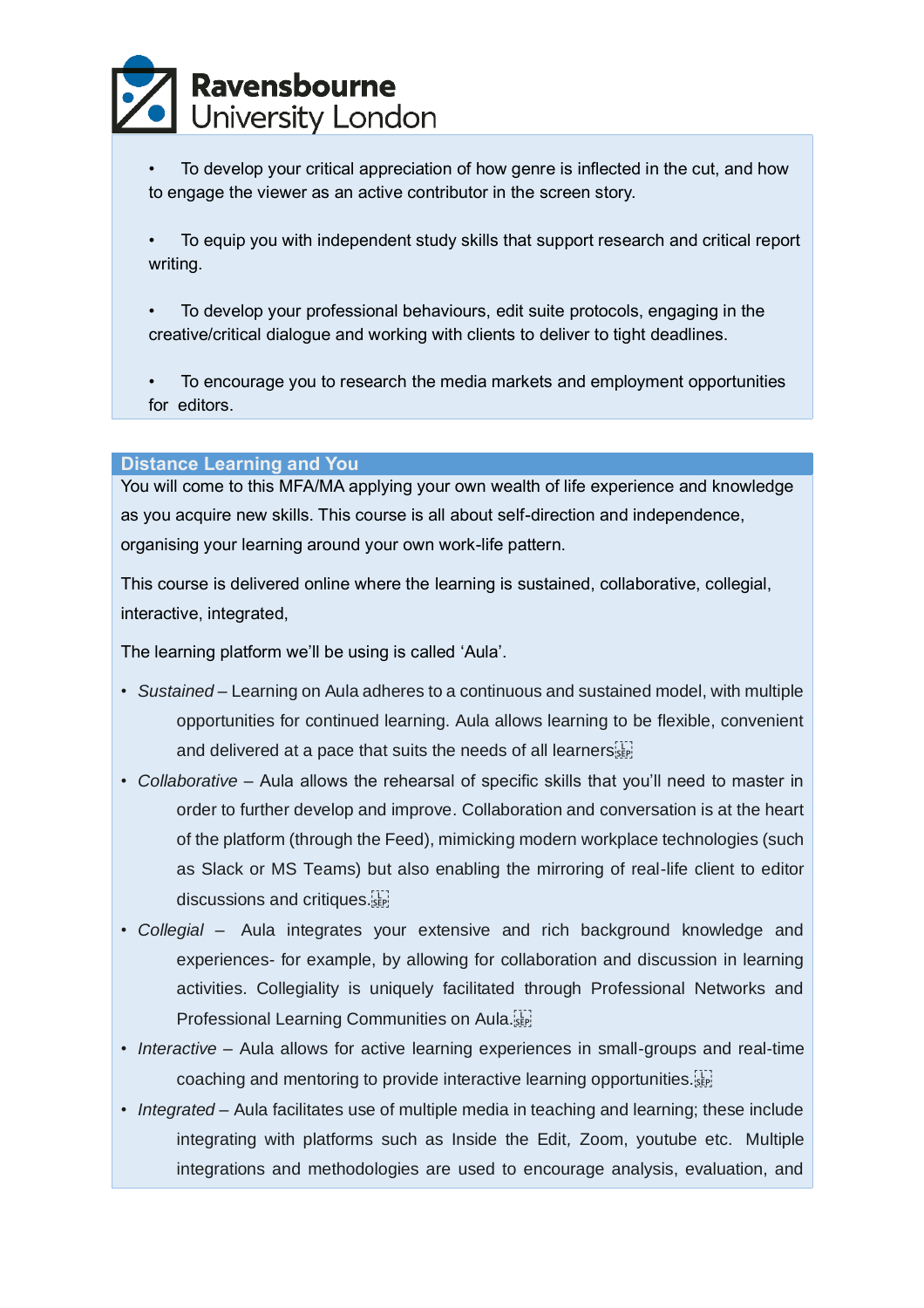

application of research-based practices.

(note we can't use these assessment tools and analytics currently, not suitable for the course; the language is veering into high-jargon in places – let's make language accessible for students )

#### **Programme Learning Outcomes**

#### **Practical Skills**

On completion of this master's degree you will be able to:

LO1 organise and manage editing workflows, process media, assemble and precisely structure genre stories to a professional standard.

LO2 skilfully apply the full panoply of editing techniques to maximise both the storytelling potential of the rushes, and the engagement of the viewer.

#### **Professional Skills**

On completion of this master's degree you will be able to:

LO3 appraise, review and communicate critical arguments in both verbal and written forms commensurate to level 7 study

LO4 manage professional relationships and commissions from briefing through to execution and delivery

LO5 work independently and with integrity, reflect on your own learning, be resourceful and entrepreneurial, contribute to a community of practice

#### **Knowledge and Understanding**

On completion of this masters degree you will have knowledge and understanding of:

LO6 approaches to conducting research, key concepts, themes, and current debates related to your discipline

LO7 media markets, industry models, genres, platforms, deliverables and professional career outcomes.

#### **Cognitive Skills**

On completion of this master's degree you will be able to:

LO8 interpret and assess complex narrative structures using key critical terms and concepts

LO9 conduct research and synthesise findings into coherent arguments.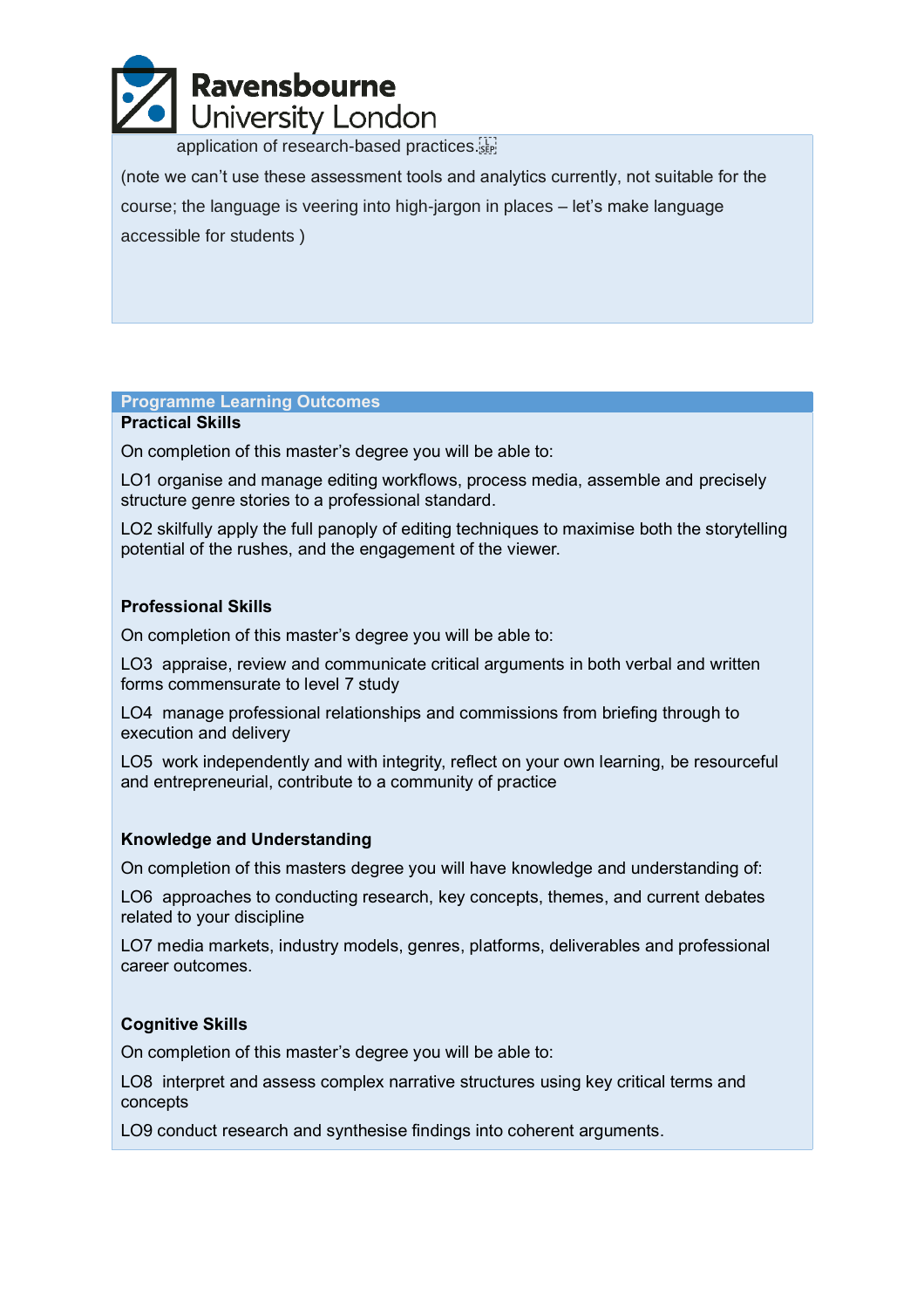# **Ravensbourne** University London

### **Learning and Teaching methods | Assessment Strategy**

You will learn your craft through a variety of methods including project briefings, live and pre-recorded lectures, case studies, one-toone tuition, chat room discussion, peer-topeer feedback, practical workshops, demonstrations, master class webinars, reading seminal texts, and self-directed study.

This is a practice-driven course where much of the learning is gained through cutting stories to tight deadlines, problemsolving, engaging in a critical/creative dialogue with the tutor, and giving peer-topeer feedback. You will also be expected to undertake self-directed research and synthesise your findings into verbal and written forms. While there is no dissertation, you will be expected to write critical and reflective reports for most units, and an essay of at least 5000 words for the MA option.

These teaching and learning methods will help prepare you for the demands of the editing profession.

#### **Learning Journey (full-time)**

Term 1: you will be inducted into the culture of distance learning, course expectations, study skills, and the importance of contributing to our online community of practice. The *Assembly* unit delivers a wide range of bedrock skills from how an editor manages rushes to structuring a sync arc. *Short Cuts* maps the territory of short form editing, and introduces you to the global marketplace for edited products.

Term 2: you will develop your screen storytelling skills with particular emphasis on pacing and timing, and techniques such as top-and-tailing scenes, and intercutting. In the (note: THIS UNIT NEVER EXISTED), *Fiction* unit you will work with rushes from scripted material and work on specially designed rushes packages featuring professional actors.

You will provide evidence of the work and learning carried out for each unit. Knowledge, understanding and the development of your craft and professional skills will be assessed through delivery of edited videos, researched assignments, presentations, critical peer-to-peer feedback, research and critical reports , and your contribution to the community of practice.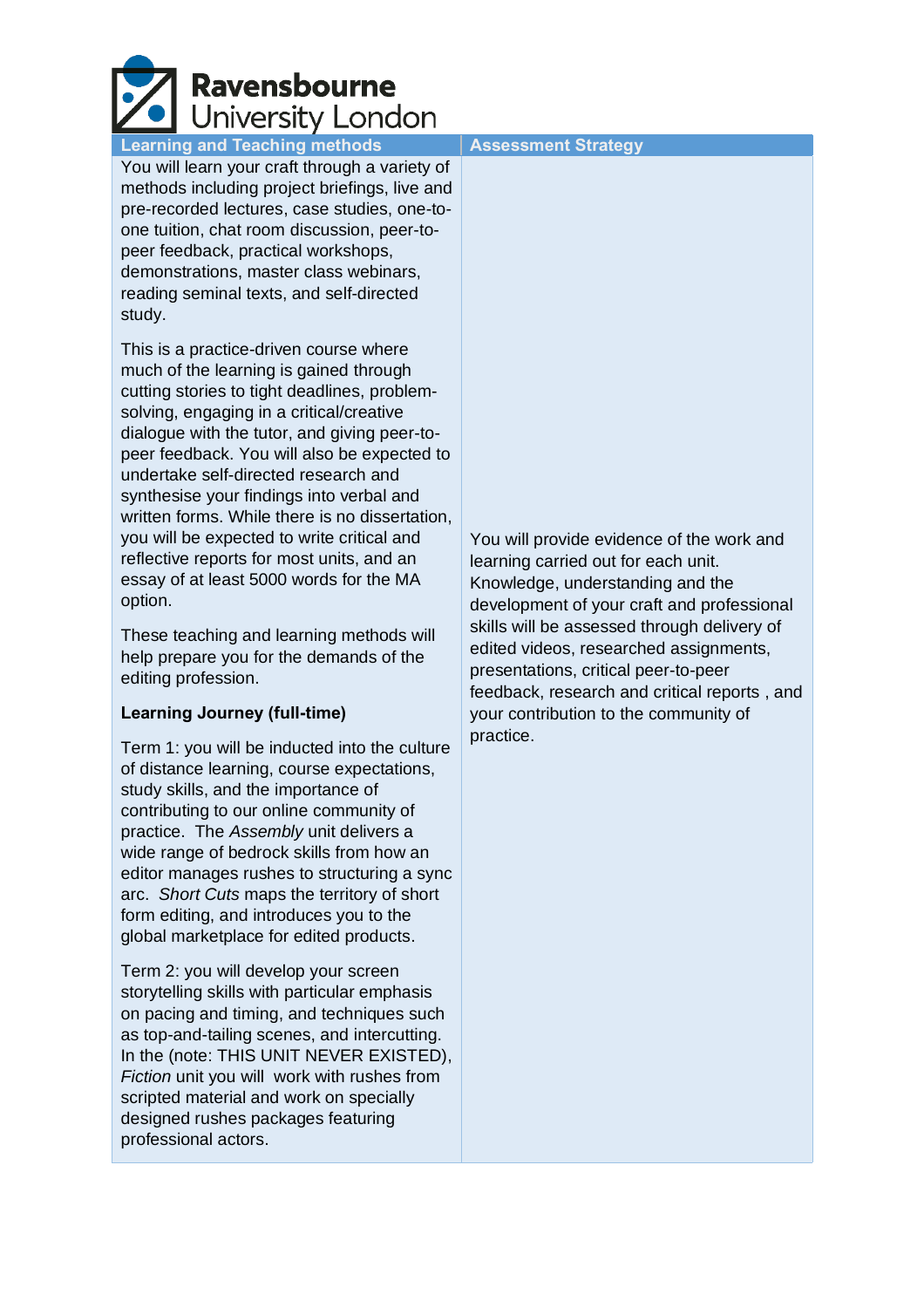

Term 3: you will ramp up your craft skills to a professional level as you build longer form edits work with musical scores, and experiment with the poetic techniques of montage. Running in tandem, *Portfolio* is a unit driven by you where you will edit a professional body of work: this is your calling card for industry.

#### **Entry Requirements**

Students will normally be expected to possess a first of upper second honours degree (or equivalent non-UK qualification) in a relevant subject, or an equivalent professional qualification in a related subject area.

Where an applicant's first language is not English, proof of competence in English will be required. For undergraduate and postgraduate programmes, this will normally take the form of an approved English language test at B2 level in the Common European Framework of Reference. Any test for proficiency in English must have been achieved within 18 months preceding the date of entry. Individual programmes may have higher language requirements. Ravensbourne's international department will advise applicants on the language requirements for particular programmes.

#### **Selection Criteria**

Ravensbourne will use a number of methods to assess an applicant's suitability for their course of choice. Primarily applicants are selected on the basis of:

- an applicant's prior academic achievement/qualifications and/or previous employment/life experience;
- assessment of the applicant's ability and aptitude to succeed on the course for which s/he has applied.

Students will be selected according to the generic criteria set out below:

Personal attributes

- shows commitment, enthusiasm and interest in the subject area
- initiative and problem solving
- ability to communicate

#### Creative process

- $\Box$  can generate ideas and use external sources to develop them
- $\bullet$   $\Box$  ability to research an idea and follow it through to a finished product

Study skills

- $\Box$  can understand and organise information clearly
- $\Box$  can investigate and analyse information
- $\Box$  shows reasoning and intellectual curiosity

#### Professional skills

•  $\Box$  has shown they can initiate and deliver projects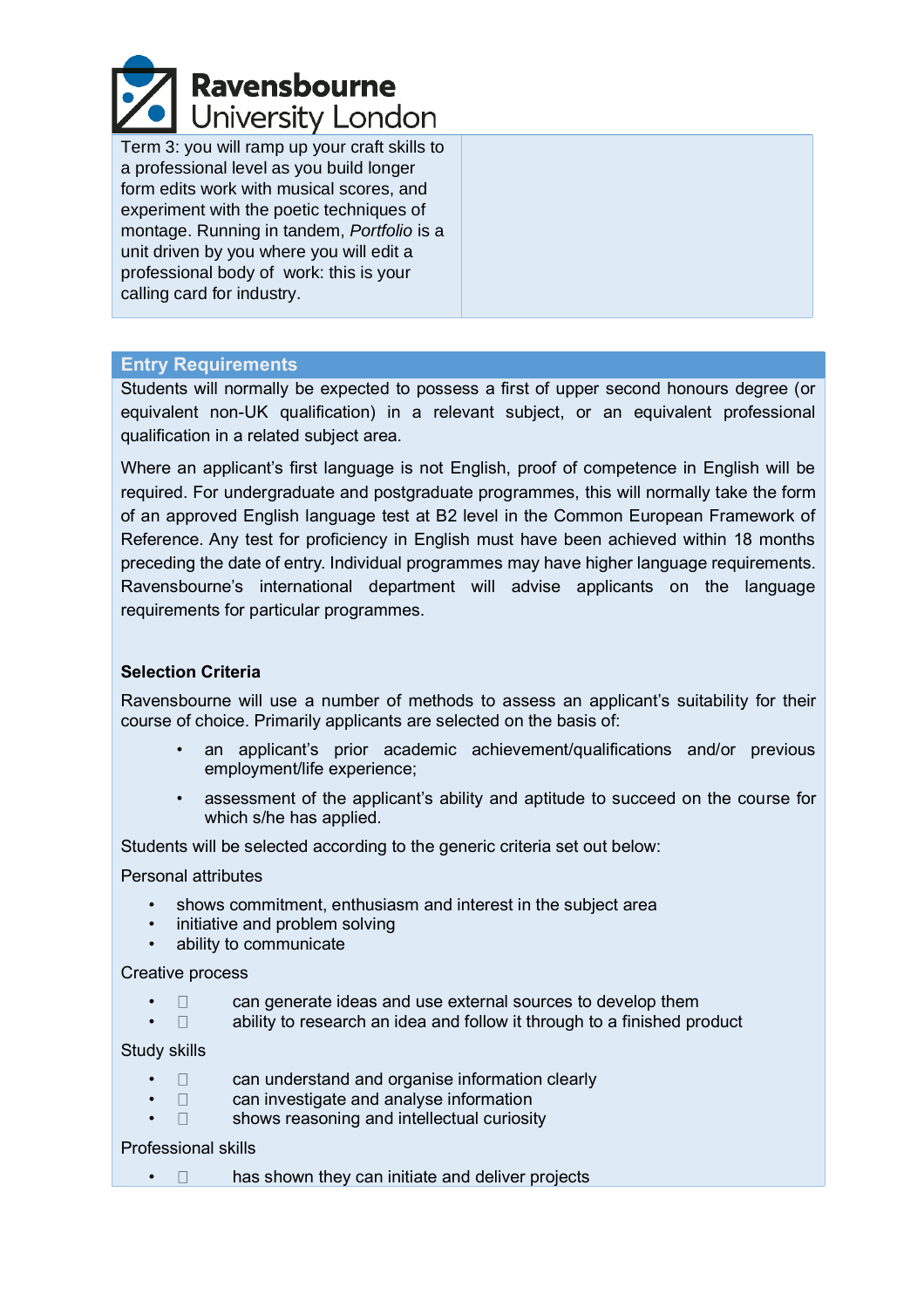

- $\Box$  can work in a team and with people with different skills<br> $\Box$  has shown confidence with IT
- has shown confidence with IT

#### Career aspirations

- $\bullet$   $\Box$  understands the relevance of the course to her/his career ambitions
- $\Box$  understands current debates within industry

### **Accreditation of Prior Learning**

Applications are welcomed from those who may not possess formal entry qualifications, mature students, those with work experience or with qualifications other than those listed above. Such applicants should demonstrate sufficient aptitude and potential to complete the course successfully. Applicants will be assessed at interview in accordance with Ravensbourne's Accreditation of Prior Learning Policy and Procedure.

| <b>Student Support</b>        | http://intranet.rave.ac.uk/display<br>/SS/Student+Support            |  |
|-------------------------------|----------------------------------------------------------------------|--|
| <b>Assessment Regulations</b> | http://intranet.rave.ac.uk/display<br>/RA/Assessment+-<br>+UG+and+PG |  |

| <b>Level 7</b>                                |                   |                                 |                 |                 |                 |                                                     |
|-----------------------------------------------|-------------------|---------------------------------|-----------------|-----------------|-----------------|-----------------------------------------------------|
| <b>PROGRAMME</b><br>LOs mapped<br>to UNIT LOs | Assembly<br>MCE01 | Short Cuts<br>MCE <sub>02</sub> | MCE03 Rough Cut | MCE04 Fiction   | MCEO5 Fine Cut  | MCEO6 Portfolio (MFA)<br>(MA)<br>Portfolio<br>MCEO7 |
| PLO1                                          | LO <sub>1</sub>   |                                 | LO <sub>1</sub> | LO <sub>2</sub> | LO <sub>1</sub> | LO <sub>1</sub>                                     |
| PLO <sub>2</sub>                              | LO <sub>2</sub>   |                                 | LO <sub>2</sub> | LO <sub>2</sub> | LO <sub>2</sub> | LO <sub>1</sub>                                     |
| PLO <sub>3</sub>                              |                   | LO <sub>3</sub>                 |                 | LO <sub>1</sub> |                 | LO <sub>3</sub>                                     |
| PLO4                                          |                   | LO <sub>3</sub>                 |                 | LO <sub>1</sub> |                 | LO <sub>3</sub>                                     |
| PLO5                                          |                   | LO <sub>3</sub>                 |                 | LO <sub>1</sub> |                 | LO <sub>3</sub>                                     |
| PLO6                                          | LO <sub>3</sub>   |                                 |                 |                 |                 |                                                     |
| PLO7                                          |                   | LO <sub>1</sub>                 |                 |                 | LO <sub>3</sub> | LO <sub>2</sub>                                     |
| PLO8                                          | LO <sub>3</sub>   |                                 | LO <sub>3</sub> | LO <sub>3</sub> |                 | LO <sub>2</sub>                                     |
| PLO9                                          | LO <sub>3</sub>   | LO <sub>2</sub>                 | LO <sub>3</sub> |                 | LO <sub>3</sub> |                                                     |

#### **Course Description**

This is an e-learning course aimed at those with the drive and creativity to become a professional editor.

This is a practical masters where you will learn your craft through cutting a wide range of industry relevant genres, while engaged in a critical dialogue with tutors, peers. Whether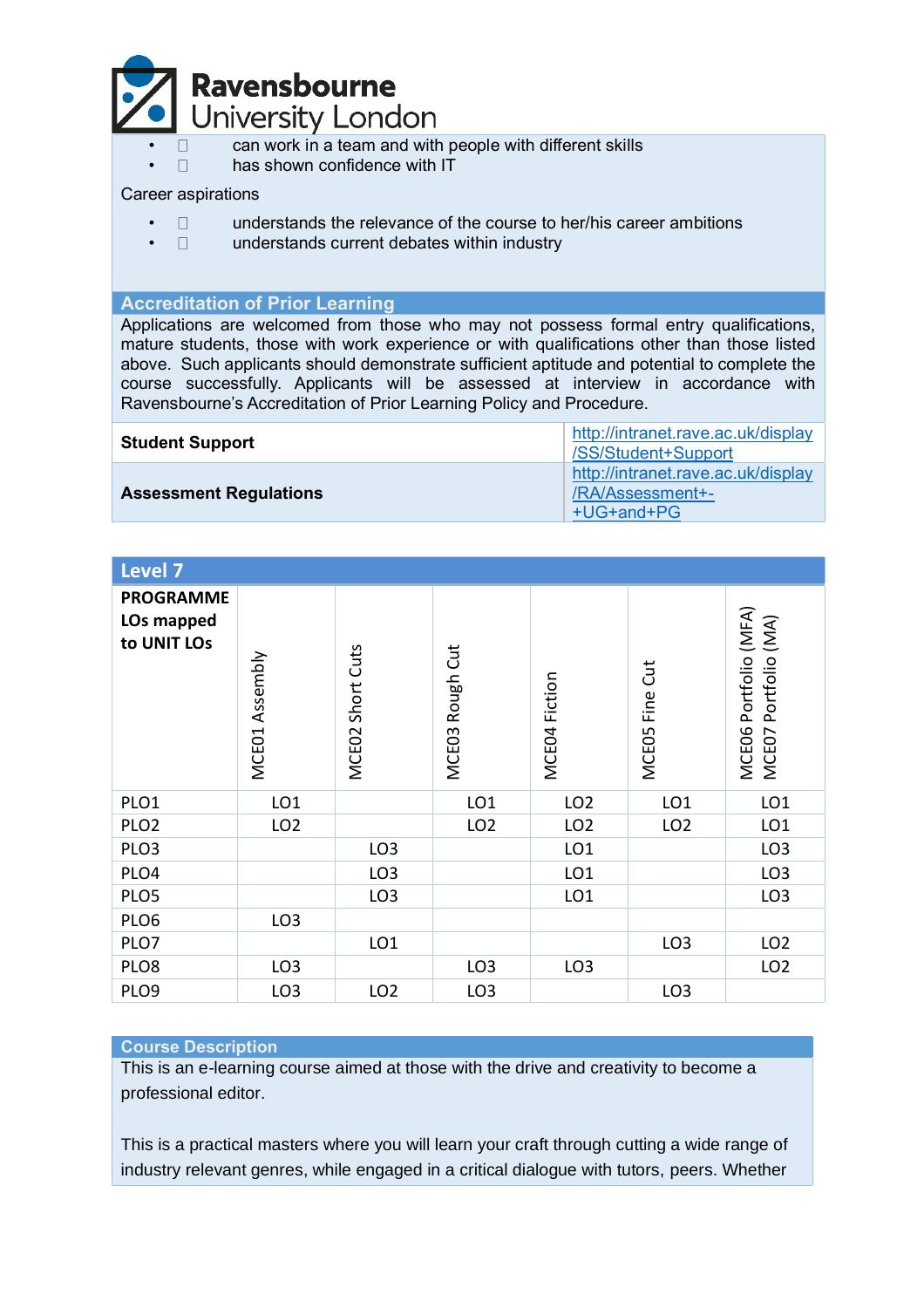# Ravensbourne University London

you're cutting documentary, fiction , promotions, news or corporate, at heart the editor's priority is to tell the clearest, most dynamic and engaging story from the rushes. This course shows you how.

Ravensbourne has long been a centre of excellence for editing, and runs the largest feeder course for the Post Production industry in the UK. For this MFA/MA, they have partnered with the world's only professional craft editing online course *Inside the Edit*. This industry recognised resource forms the spine of the course and delivers a highly structured programme that helps develop the students' skill level from Foundation to Intermediate to Professional.

This is a distance-learning course. Thanks to advances in cloud technology and connection speeds, we are able to offer this course to students anywhere in the world. All rushes are professionally shot and packaged for the purpose of developing editing skills. The course will feature workshops, one-to-one tuition, online chat rooms, peer-to-peer feedback, client relationships, and master class webinars. For your term 3 Portfolio project you may include your own live commissions, or shoot-and-edit projects.

Editing is a rapidly expanding field and job prospects are excellent. Thanks in part to the explosion of online content; editing has expanded way beyond its traditional TV and Film heartlands to virtually all parts of the commercial, public, and charity sectors. Telling stories in moving images and sounds has become our preferred way to talk to our audiences and customers.

# **Academic Framework**